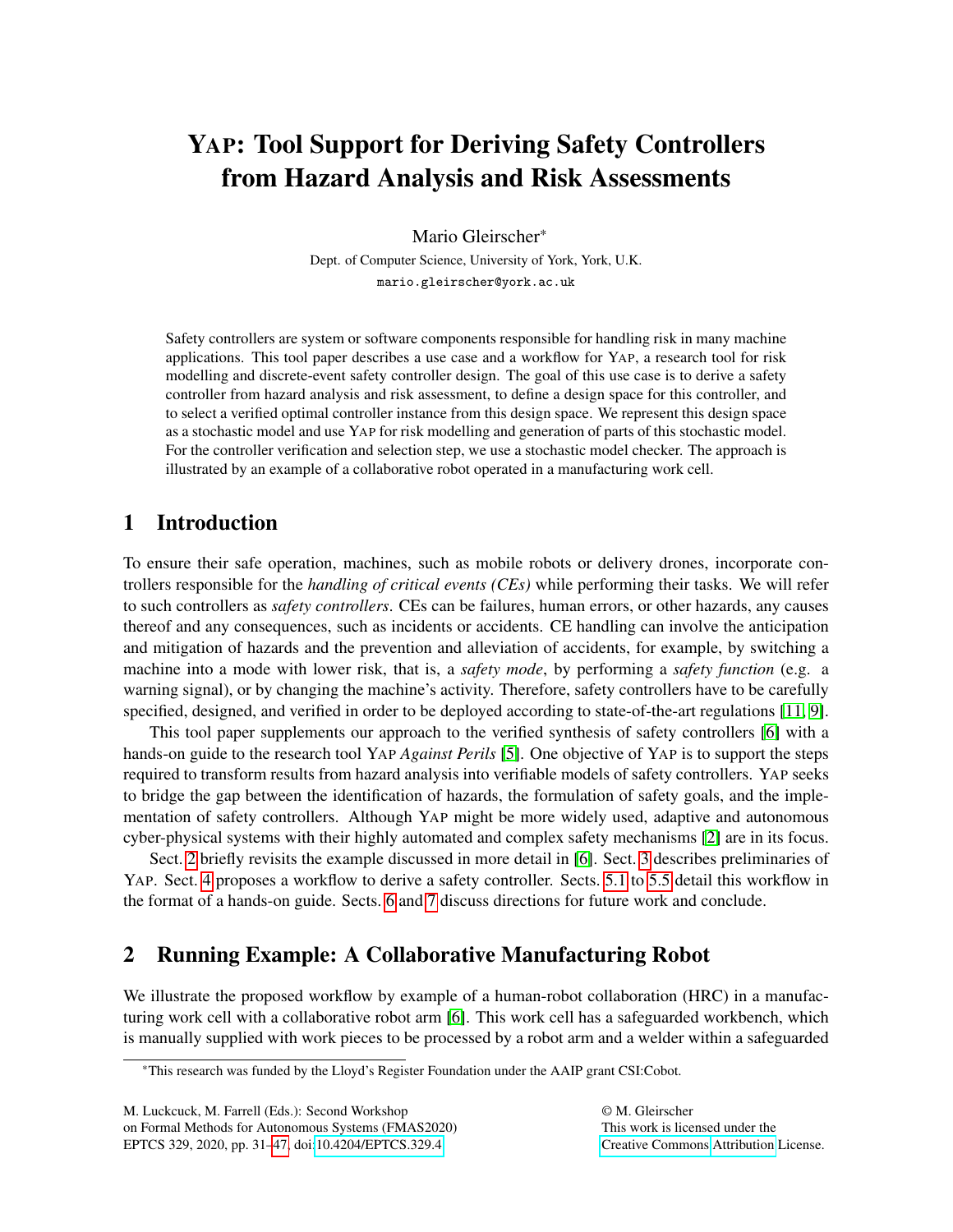area next to the workbench. The robot moves to the workbench, grabs the work piece, and moves to the welder. The robot and the welder together perform a specific welding task on the work piece. After finishing this task, the robot arm returns the work piece to the workbench where the operator picks it up and supplies the robot with another work piece to repeat this cycle. The work cell is equipped with several safety modes (e.g. safety-rated monitored stop) and safety functions (e.g. a warning display) operated by a safety controller on occurrence of a CE (e.g. operator close to weld spot while welder and robot are working). This way, the safety controller works on top of this cyclic manufacturing process.

### <span id="page-1-0"></span>3 Overview of YAP: Modelling Concepts and Tool Features

YAP is a research tool for risk modelling, analysis, and design of safety controllers.<sup>[1](#page-0-1)</sup> YAP's input language is a domain-specific language (DSL) providing a corresponding set of modelling primitives.

*Activities* provide a finite abstraction of the physical process of interest and can be useful for modelling the task structure of an application as well as for structuring a risk analysis accordingly. For example, the task of the robot arm exchanging a work piece can be separated from a welding task performed by the welder and the robot arm.

*Risk factors* (factors for short) describe the *life-cycle* and constituents of CEs potentially being observed when performing the activities, for example, the robot arm and the operator being on the workbench simultaneously. The hazard list can be modelled as a list of factors. *Factor dependencies* specify temporal or causal relations between risk factors (e.g. requires, prevents). For example, the fact that the robot arm touches the operator requires the operator to be in one of the safeguarded areas.

A factor is modelled by four life-cycle *phases* (i.e., inactive  $0^f$ , active f, mitigated  $\bar{f}$ , and mishap f) and five *events* (i.e., endangerment, mitigation, resumption, mishap, alleviation). Four of these events can be refined into *modes* and attributed with (quantitative) *parameters*. For example, the *endangerment* from an operator entering the workbench while the robot is handling a work piece there is *detected* by a light barrier and the robot position. This event can be *mitigated* by a safety-rated monitored stop (srmst) and signalling the operator to leave the workbench. After the operator has followed this advice, the robot can *resume* its work piece handling. In case of a detected mishap, a potential consequence could be *alleviated* by a complete shutdown of the work cell and an emergency call. Modes can be embodied by physical and logical *items*, particularly, *actors* (synonymously, agents), constituting the *application*. For example, the logic for the safety-rated monitored stop could be embodied by the robot arm.

These modelling primitives will be explained and used in Sect. [5.](#page-3-1) A more detailed description of YAP's DSL is, however, provided in [\[5\]](#page-15-3). Overall, YAP models can inform controller design by injection of a model of a safety controller into a process model of the application. However, apart from this use case, with YAP's DSL one can describe operational risk as an abstract state machine, explore its symbolic state space, that is, the *risk space*, shape its transition relation, and perform a light-weight symbolic simulation of CE occurrence and handling. Furthermore, one can calculate risk spaces and properties thereof (e.g. mitigation orders [\[7\]](#page-15-5)), and generate minimal cut sequences [\[6,](#page-15-2) [5\]](#page-15-3).

## <span id="page-1-1"></span>4 Overview of the Workflow

Figure [1](#page-2-0) indicates the methodological context in which YAP can be used. There, the specification and synthesis of a safety controller consists of several work steps (1 to 12) in five stages.

<sup>1</sup> YAP, its manual, and the running example can be obtained from <http://www.gleirscher.de/yap/> or from the author.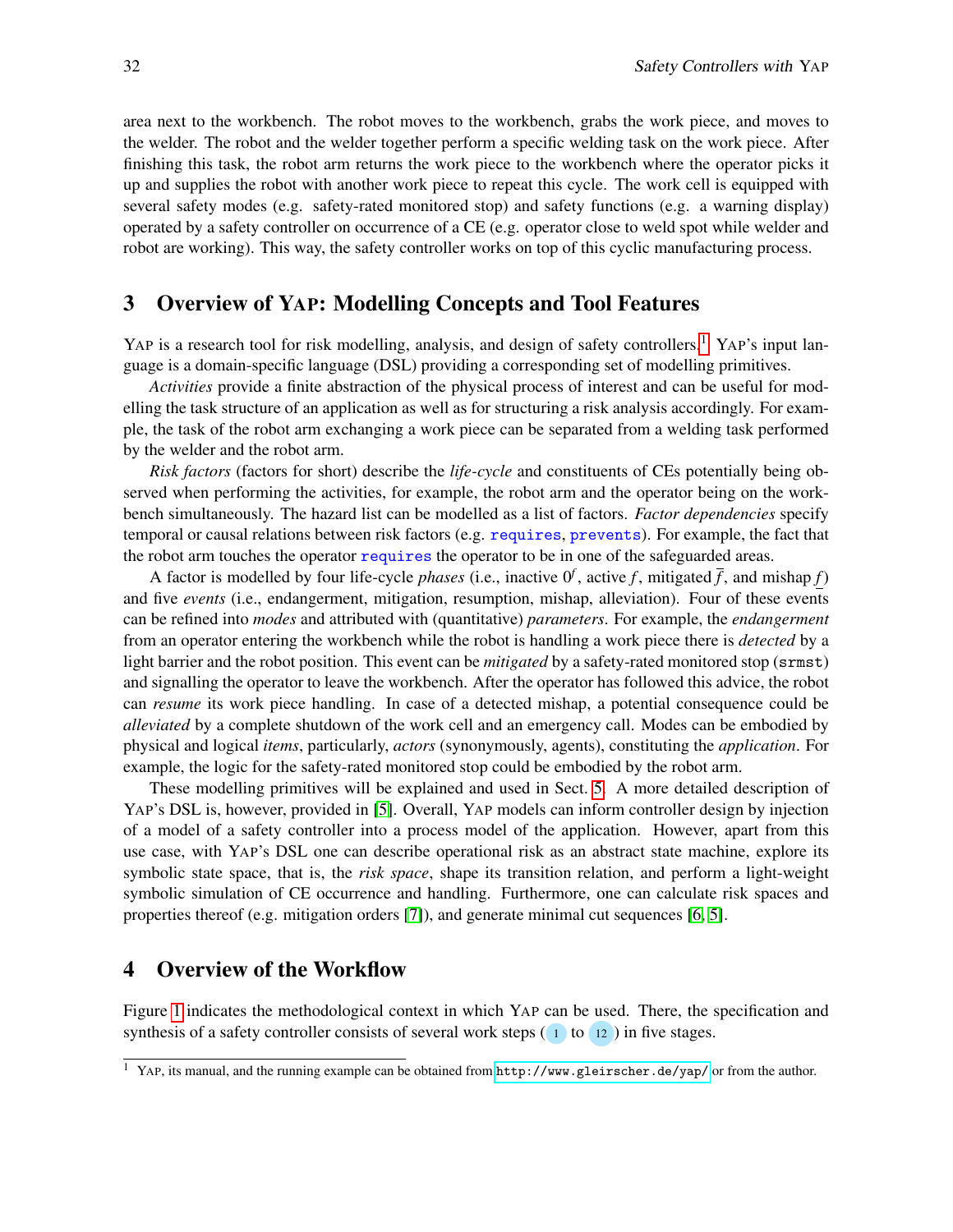

<span id="page-2-0"></span>Figure 1: Intended workflow to be used with YAP and the stochastic model checker

**Process Modelling.** 1 One begins with constructing a behavioural model  $(P1)$  of the physical process of interest, focusing on actors, actions, and the state space these actions can modify (Sect. [5.1\)](#page-3-0). For this use case of YAP, we encode this model in the probabilistic guarded command language (pGCL) of the PRISM stochastic model checker [\[15\]](#page-15-6) for the analysis of Markov decision processes (MDPs). An MDP is a stochastic model, particularly well-suited for reasoning about processes with non-deterministic decisions over actions and probabilistic outcomes of these actions. pGCL offers a concise way of encoding MDPs. PRISM conveniently implements pGCL with parallel composition [\[8,](#page-15-7) [21\]](#page-16-1).

Risk Modelling. 2 To structure the risk analysis, we decompose the process into activities (Sect. [5.2\)](#page-4-0). 3 For each activity, we identify risk factors and incidents using an appropriate technique (e.g. the hazard identification stage of hazard operability studies (HazOp) [\[10\]](#page-15-8)) and capture the results, that is, the hazard list, in a risk model (R1, Sect. [5.2\)](#page-4-1). The practical reasoning and the domain expertise to apply when using a typical system hazard analysis and risk assessment (HARA) technique, are very well-documented in a rich corpus of literature (e.g. [\[18,](#page-15-9) [13,](#page-15-10) [3\]](#page-15-11)). Hence, we touch HARA specifics only selectively. <sup>4</sup> We extend this risk model (R2) by associating to every action a number that encodes the risk of any of the captured incidents from the performance of this particular action (Sect. [5.2\)](#page-5-0). <sup>5</sup> Furthermore, the risk model (R3) is extended by assigning to every transition between two activities or safety modes a number that encodes the increase or decrease in risk of any incident when taking this transition (Sect. [5.2\)](#page-6-0). The result are two *gradient matrices*, one for activity changes and one for safety mode changes.

Stochastic Modelling. <sup>6</sup> We return to the process model and introduce probabilistic phenomena such as human error and sensor failure (Sect. [5.3\)](#page-7-0). As a result, we get a process model (P2) amenable to HARA, for example, further steps of HazOp and, particularly, probabilistic risk assessment (PRA).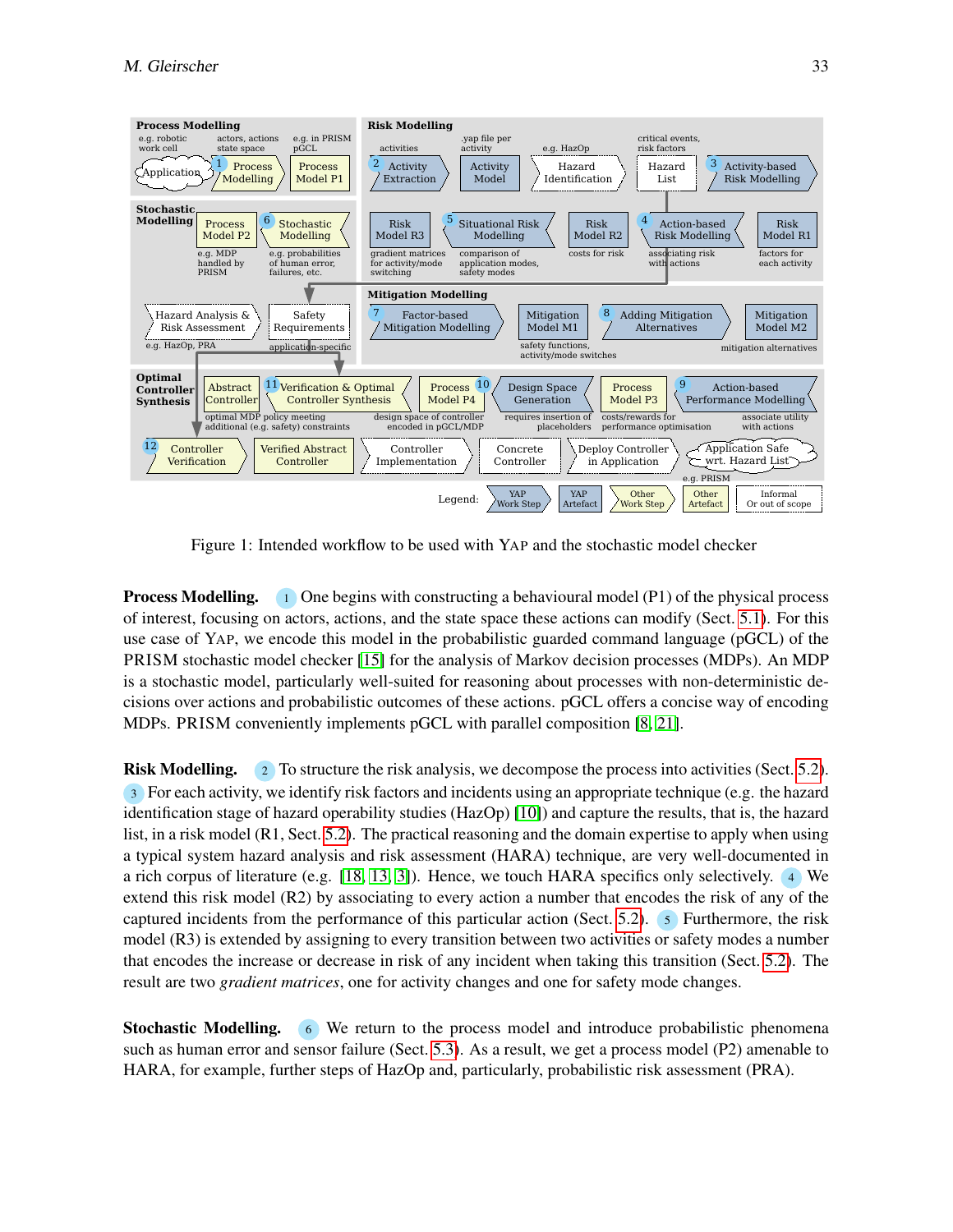**Mitigation Modelling.** 7 Based on the process and risk models, we design mitigations for each of the identified risk factors (Sect. [5.4\)](#page-8-0). An individual mitigation can perform a safety function, an activity change, and safety mode change, and will after removal of the corresponding risk factor return the process to a state where normal operation can continue. Within YAP, the mitigation model (M1) refines the risk model by an abstract state machine. This state machine is translated into the language used for the process model. 8 YAP allows the definition of alternatives for the mitigation of a single risk factor (Sect. [5.4\)](#page-9-0). The result is a mitigation model (M2) with these alternatives creating a *controller design space*.

**Verified Controller Synthesis.** 9 Similar to the assignment of risk to process actions, we now associate other costs and rewards (e.g. nuisance of the operator, energy consumption, utility of a performed robot action) with these actions (Sect. [5.5\)](#page-10-1). From this step, we obtain a reward-enhanced MDP model of the application (P3). <sup>10</sup> Next, we use YAP's pGCL generator to translate the risk and mitigation models into a set of pGCL fragments. These fragments fill placeholders easily inserted into the process model beforehand. The resulting process model (P4) is amenable to property verification and acts as a design space for controller synthesis (Sect. [5.5\)](#page-10-2). This design space includes the set of choice resolutions of the MDP as well as further degrees of freedom stemming from other unfixed model parameters (e.g. probabilities  $\epsilon$ , rewards  $\epsilon$ ). We can now verify properties of this design space. 11 Importantly, we use PRISM not only for property verification but also for the selection of a policy (also called adversary or strategy), that is, a particular choice resolution representing the controller, from this design space. Optimal MDP policies are artefacts of quantitative verification and can be represented as discretetime Markov chains (DTMCs). Depending on the safety requirements, the chosen policy will have to meet certain safety constraints and be Pareto-optimal with respect to the considered performance criteria (Sect. [5.5\)](#page-11-0). <sup>12</sup> We finally verify further safety properties of the policy (Sect. [5.5\)](#page-12-0). Theoretically,

11 and 12 could be collapsed into one verification step carried out on the design space. However, the tooling for this use case requires us to separate Pareto optimisation and constraint verification.

## <span id="page-3-1"></span>5 Workflow for Controller Design

The following sub-sections provide a hands-on guide detailing the workflow outlined in Figure [1.](#page-2-0)

#### <span id="page-3-0"></span>5.1 **1 Process Modelling: The Physical World**

We create a stochastic model (an MDP) of the manufacturing process, as described in Sect. [2,](#page-0-0) and employ the PRISM model checker for its analysis. We model *actors* (e.g. a robot arm, an operator), *activities* (e.g. exchWrkp for exchanging a work piece, welding a work piece), and (atomic) *actions* (e.g. the robot grabs the work piece, the operator enters the work cell). In PRISM, actors can be implemented as modules and actions as guarded commands of the form [EVENT] GUARD  $\rightarrow$  UPDATE.

Listing [1](#page-4-2) exemplifies the actor **robotArm**, participating in the two activities exchWrkp and welding with several actions. For example, the involvement of **robotArm** in exchWrkp is implemented by the three actions r\_moveToTable, r\_grabLeftWorkpiece, and r\_placeWorkpieceRight. The structure of many of the modelled actions follows a specific pattern:

```
[ACTOR_ACTION] !CYCLEEND & SM & ACTIVITY & CUSTOM \rightarrow UPDATE.
```
Action names carry prefixes to indicate the actor(s) performing these actions, that is, r for a robot action, rw for a compound action of the robot and the welder, h for a physical human action, hi for an internal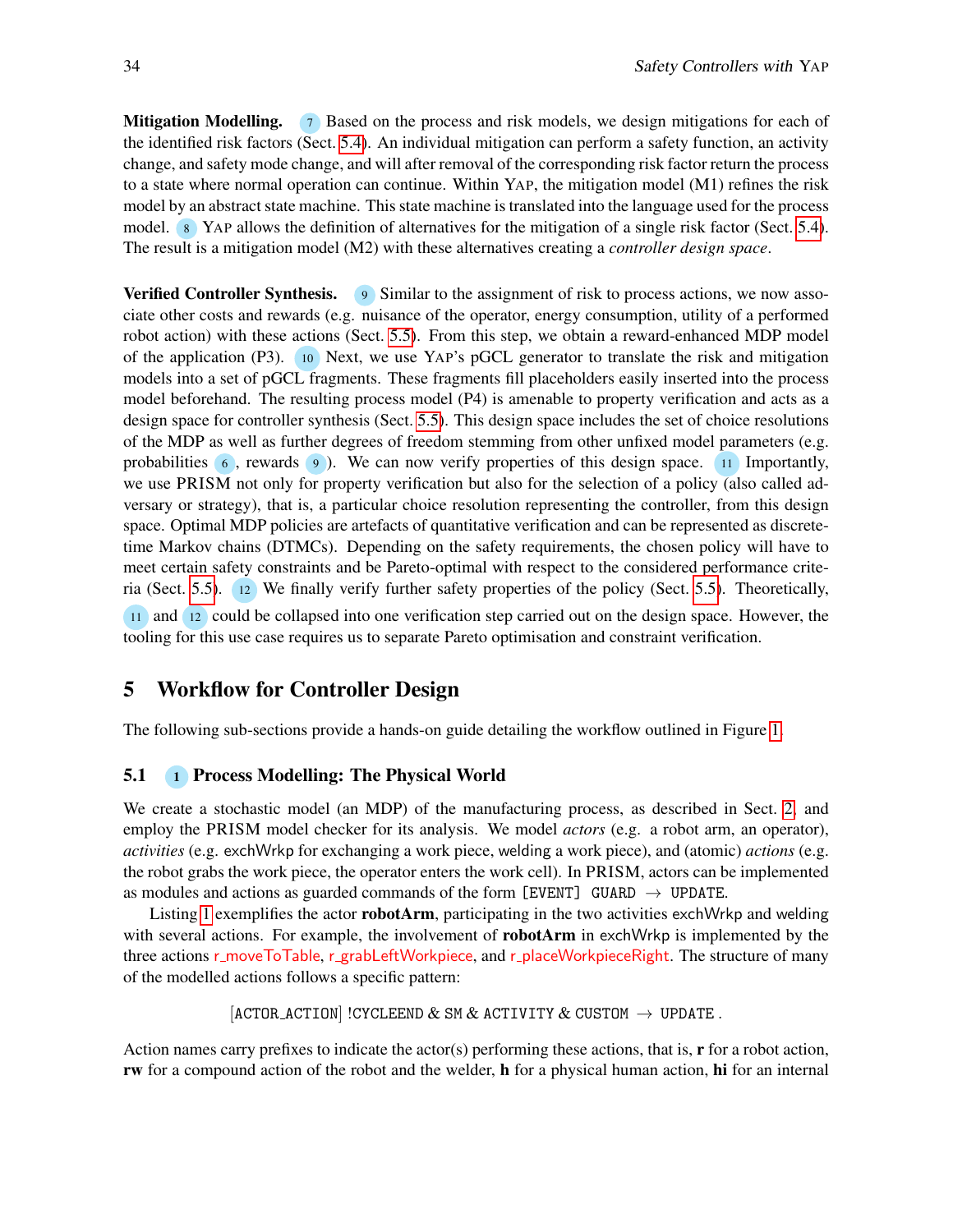```
1 module robotArm
2 reffocc: bool init false; // is the grabber occupied?
3 wpfin: bool init false; // is the work piece finished ?
4 rloc: [atTable..atWeldSpot] init inCell; // robot arm location
5 11 < \%6 ...
7 // exchWrkp: exchange a work piece between workbench and welder
8 [r_moveToTable] !CYCLEEND & (safmod=normal|safmod=ssmon|safmod=pflim) & ract=exchWrkp & !rloc
      =sharedTbl & ((wps!=right&reffocc)|wps=left&!reffocc) -> (rloc'=sharedTbl);
9 [r_grabLeftWorkpiece] ...;
10 [r_placeWorkpieceRight] ...; ...
11 // welding : carry out welding task together with welder
12 [r_moveToWelder] !CYCLEEND & (safmod=normal|safmod=ssmon|safmod=pflim) & ract=exchWrkp &
      reffocc & !wpfin -> (ract'=welding) & (rloc'=atWeldSpot);
13 [rw_weldStep] ...;
14 [rw_leaveWelder] ...; ...
15 endmodule
```
Listing 1: Process model fragment for the robot arm in PRISM

```
human decision, s for a synchronous action of the safety controller and other actors, si for an independent
controller action. CYCLEEND is a predicate that, when true, terminates model execution. Each action
has to be guarded by the activities (ACTIVITY) and safety modes (SM) it is allowed to be performed in.
Action-specific guards (CUSTOM) and updates (UPDATE) are conjoined and specified. The robotArm does
not contain stochastic phenomena whereas humanOp and other parts of the process model do. The use
of probabilistic updates for human errors and other phenomena will be further discussed in Sect. 5.3.
```
## 5.2 Risk Modelling with YAP

```
2 Activity Modelling. We create a YAP file for each activity (e.g.
generic task or sub-task) of the manufacturing process. For example, for
the activity exchWrkp, the listing on the right specifies relationships to other
activities. Particularly, exchWrkp inherits (includes) attributes (i.e., haz-
ard, activity successors, etc.) from the generic activity moving and can be
```
 Activity { include moving; successor welding; successor off; successor idle; <sup>6</sup> }

followed (successor) by either of the basic activities off, welding, or idle. With the following command, YAP identifies all activities reachable from the activity off in form of a labelled transition system (LTS). For inspection, this LTS is visualised as a graph in Figure [2.](#page-5-1)

yapp --global-logging -m off.yap \ -o output/off-act.dot --showmodel activities.

<span id="page-4-1"></span><sup>3</sup> Activity-based Risk Modelling. We create a hazard list for each activity, for example, by performing a HazOp [\[10\]](#page-15-8). Then, we derive factor specifications from these lists. For instance, for the activity welding, we specify five factors, such as the factor "Human arm and Robot on shared Workbench" (HRW, Figure [3\)](#page-5-2). Then, we specify factor dependencies, for example, HRW requires the factor "Human arm on Workbench" (HW), prevents the activation of factor "Human Close to weldspot" (HC), and HRW's mitigation prevents the mitigation ( $mitPreventsMit$ ) of HC and "Human in Safeguarded area" (HS).

The inclined reader will recognise that HRW is not only a critical event in the process, it also contains the hazard "Robot on shared Workbench". As a whole, HRW can be seen as a latent cause of the incident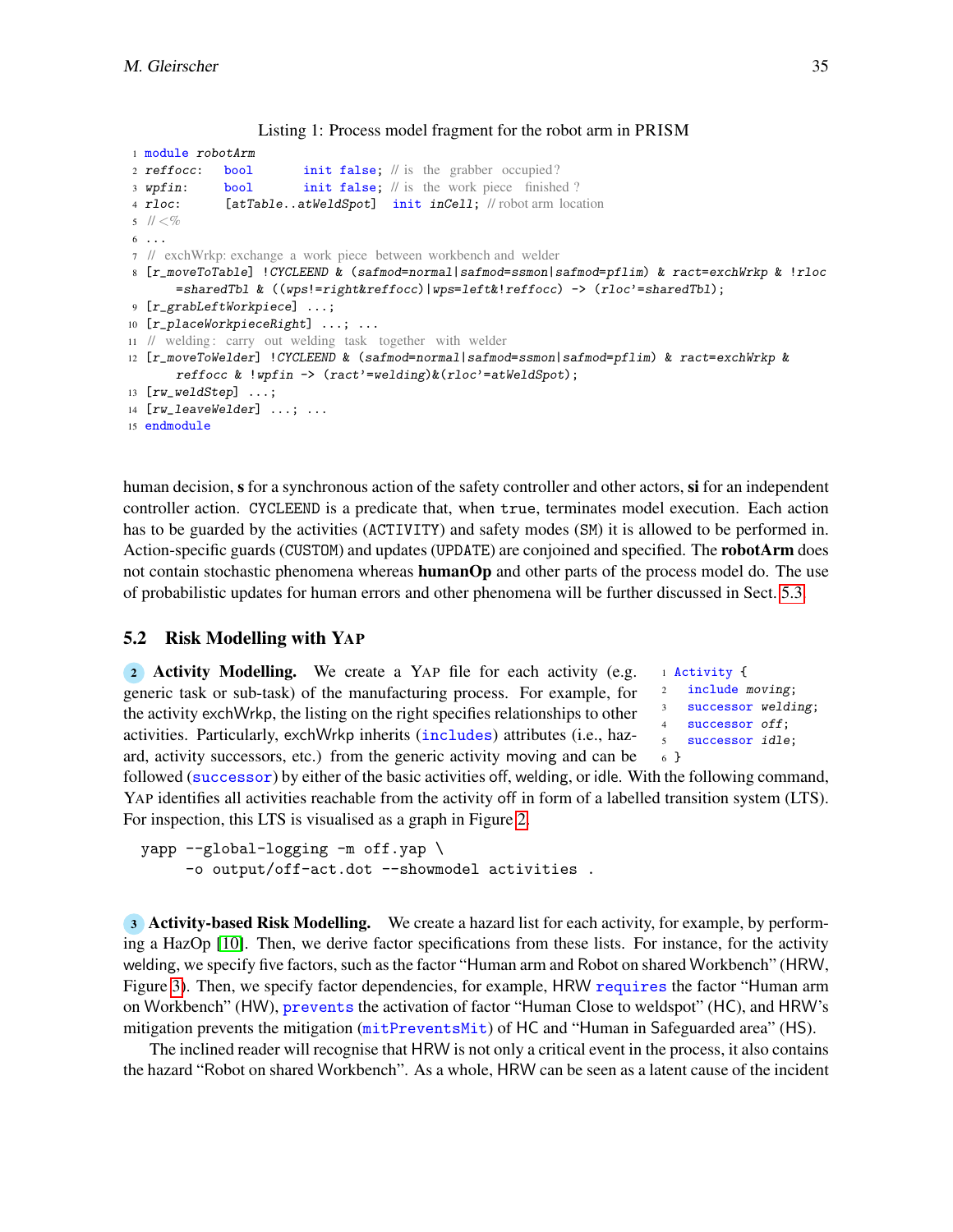

<span id="page-5-1"></span>Figure 2: Activity graph showing all activities reachable from the activity off

|             | HRW desc $''(H)$ uman arm and $(R)$ obot on               |              | 6 RT desc $\lceil (R) \text{obot arm} (T) \text{ouches}$ |
|-------------|-----------------------------------------------------------|--------------|----------------------------------------------------------|
|             | shared (W) orkbench"<br>$\overline{2}$ and $\overline{2}$ |              | the operator"                                            |
| $3^{\circ}$ | requires (HW)                                             | 8            | requiresNOf (1 HRW, HS, HC)                              |
| 4           | prevents (HC)                                             | $\mathbf{Q}$ | mitPreventsMit (RC)                                      |
| $5^{\circ}$ | mitPreventsMit (HS,HC)                                    |              | $10 \ldots$                                              |

<span id="page-5-2"></span>Figure 3: Specifications of the two risk factors HRW and RT

"Robot arm Touches the operator" (RT). Accordingly, the specification for RT in Figure [3](#page-5-2) uses the constraint requiresNOf (1|HRW, HS, HC) to refer to its potential causes: at least one of HRW, HS, and HC.

<span id="page-5-0"></span><sup>4</sup> Action-based Risk Modelling. In YAP, actions of both the controlled process and the safety controller can be characterised using multiple weights that order the choice alternatives when numerical solvers search the MDP policy space. YAP converts these weights into action reward structures used for quantitative verification in tools such as PRISM.

Like for the actions of the safety controller, one can specify such characteristics for the actions of any actor in the process. This is done in YAP by providing a weight structure (Listing [2\)](#page-5-3). For actionbased risk modelling, parameters prefixed with risk\_, say risk\_f for a factor f, are used to accumulate risk in reward calculations for the underlying MDP. The corresponding action rewards are guarded by *f* , requiring that f is active. For example, if weights provides a risk\_f entry for the process action a then a is rewarded only if it is taken in a state where *f* holds [\[15\]](#page-15-6).

Connecting the YAP and PRISM Models. Crafting the YAP model and generating a controller model to be integrated into a process model require the engineer to have substantial knowledge of the process model. For example, in order for YAP to inject valid synchronisation commands into existing PRISM

 $\frac{1}{\sqrt{2}}$  welder

<span id="page-5-3"></span>Listing 2: Structure for specifying risk values on a per-action basis

| 1 Weights rewards { guard |      | $risk\_HC;$ |
|---------------------------|------|-------------|
| $\frac{1}{2}$ // robotArm |      |             |
| 3 r moveToTable:          | 1111 | $"5"$ :     |
| $4 \cdot \cdot \cdot$     |      |             |

|     | 6 rw_weldStep:                       | 1111 | $"10"$ : |  |
|-----|--------------------------------------|------|----------|--|
|     | rw_leaveWelder:                      | 1111 | $"5"$ :  |  |
|     | 8 // humanOp                         |      |          |  |
| - 9 | $\cdots$                             |      |          |  |
|     | 10 h_approachWeldSpot:               | 11 H | $"7"$ :  |  |
| 11  | h_exitCell: "notif=leaveArea" "0"; } |      |          |  |
|     |                                      |      |          |  |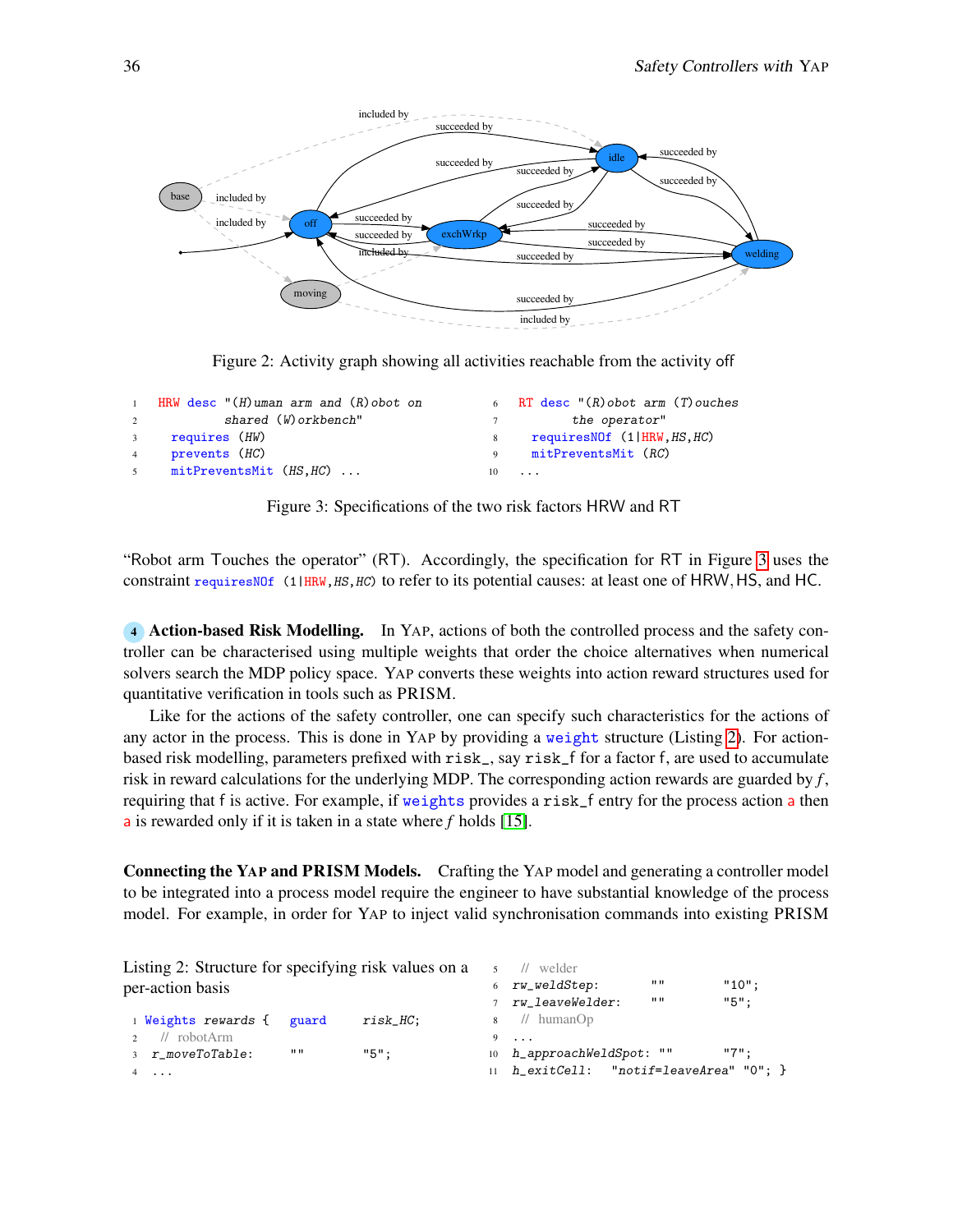<span id="page-6-1"></span>Listing 3: Connecting YAP and PRISM models via YAP agents and PRISM modules

```
1 robotArm type AGENT
2 validActs="exchWrkp|welding|off";
                                             5 safetyCtr type CONTROLLER
                                             6 notif="[ok..resetCtr] init ok"
                                             7 notif_leaveWrkb="bool init false";
    Listing 4: Two risk gradient matrices
1 Distances act {
2 off: 0;
3 idle: 1 0;
4 exchWrkp: 3 2 0;
5 welding: 5 4 2 0; }
                                             6 Distances safmod {
                                             7 normal: 0;
                                            8 hguid: -2 0;
                                            9 ssmon: -1 1 0;
                                            10 pflim: -2 0 -1 0;
                                            11 srmst: -3 -1 -2 -1 0;12 stopped: -4 -2 -3 -2 -1 0; }
```
<sup>3</sup> welder type AGENT

<sup>4</sup> validActs="welding|idle|off";

modules, one has to specify the activities the respective actors are involved in.<sup>[2](#page-0-1)</sup> This is done by providing a validActs parameter taking values of the form act1|act2|...|actn. For example, in Listing [3,](#page-6-1) the robotArm is involved in the three activities exchWrkp, welding, and off, the welder in welding, idle, and off. If validActs is not provided then YAP assumes that the actor can be involved in any of the specified activities. Furthermore, additional module-specific (i.e., local) variables used by the safety controller can also be declared as part of an item specification.

<span id="page-6-0"></span><sup>5</sup> Situational Risk Modelling. In YAP, we can not only model risk in terms of factors but also in terms of the behavioural modes the application or controlled process can be in. Examples of such modes are activities and safety modes (Sect. [5.4\)](#page-8-0) as used and standardised in application domains such as HRC [\[11\]](#page-15-0). Of course, we allow behavioural modes to change during operation. Moreover, we often do not exactly know about the absolute risk level of a certain mode in a certain situation. Thus, YAP offers the possibility to define *risk gradient matrices* that only capture expected changes in the risk level when changing from one mode into another. We only consider symmetric changes and, thus, use skew-diagonal matrices reduced<sup>[3](#page-0-1)</sup> to their lower left triangles. Examples of these matrices are shown in Listing [4.](#page-6-2)

To use such matrices for maximisation in YAP's pGCL generator,<sup>[4](#page-0-1)</sup> we associate a positive gradient with an improvement of the risk level and, vice versa, a negative gradient with a worsening of the risk level.<sup>[5](#page-0-1)</sup> For example, the  $act$  matrix tells us that a transition from the activity welding to the activity exchWrkp improves the risk level by 2. As a further example, the safmod matrix states that a transition from the safety mode srmst (i.e., safety-rated monitored stop) to the safety mode ssmon (i.e., speed and separation monitoring) worsens the risk level by  $-2$ .

YAP uses these matrices to calculate act- and safmod-updates of the set of guarded commands generated for the safety controller from the given factor specifications [\[6\]](#page-15-2). In YAP, risk can be evaluated both based on transitions through the risk space (i.e., from one risk state to another) and on a wider situational basis (i.e., based on transitions from one activity or safety mode to another). Note that while in step (4), actions are associated with an *absolute risk* value, in step <sup>5</sup> , mode and activity changes are associated with a *risk gradient*, a relative measure stemming from a pair-wise comparison of modes and activities. Whereas for individual actions, the YAP user needs to agree on a single global scale for risk assessment,

<sup>2</sup> That could also be achieved by parsing the process model (here, the PRISM file) but is beyond YAP's current functionality.  $3$  For readability, one can provide the symmetric upper right triangle as well. However, YAP internally mirrors the values from the lower left to the upper right to ensure skew-diagonality. <sup>4</sup> A description of YAP's algorithms is out of scope of this tool paper. <sup>5</sup> This choice should not be too counter-intuitive as one can associate negative numbers with something undesirable.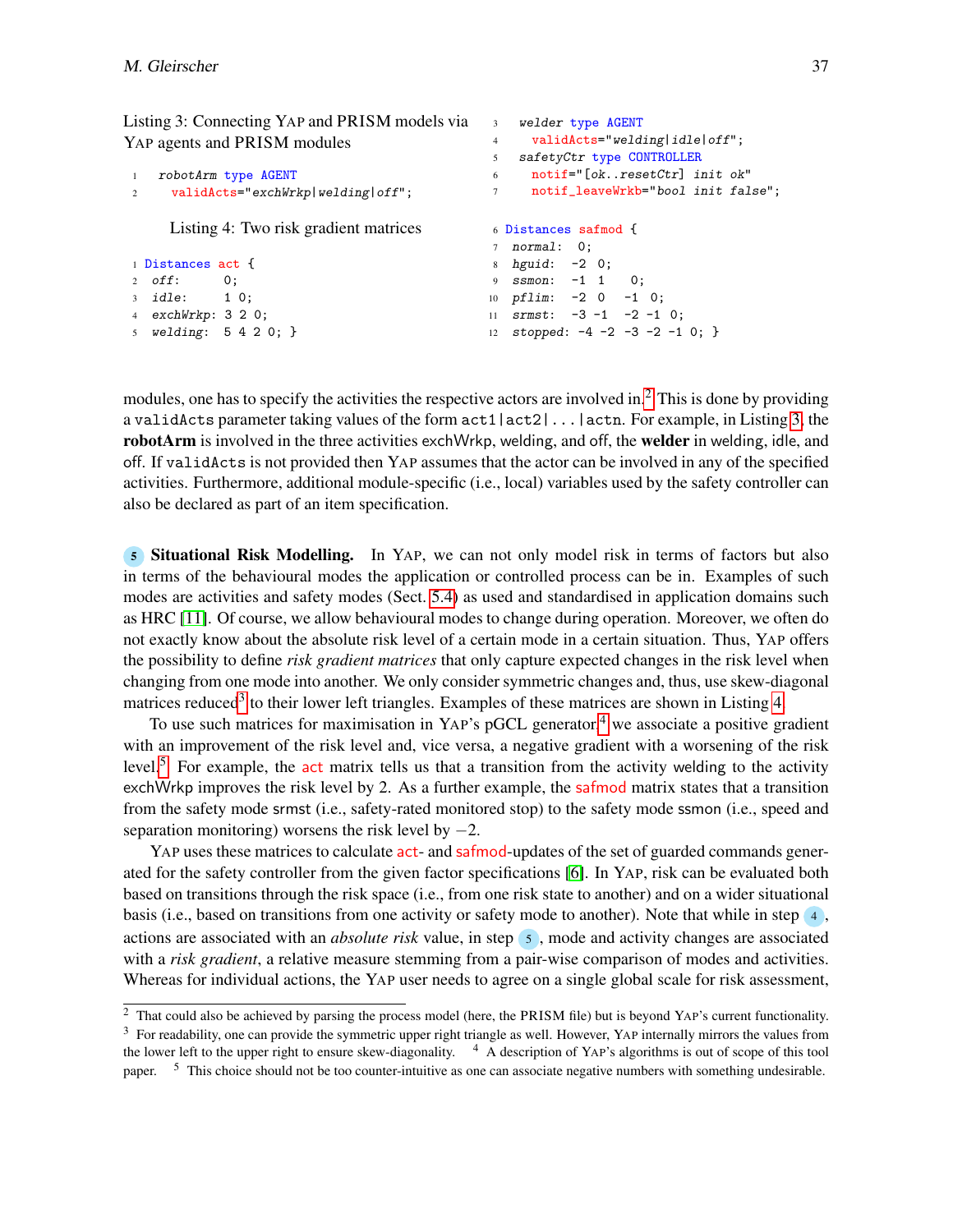the higher complexity of risk assessment for modes and activities is taken account of by gradients.

#### <span id="page-7-0"></span>5.3 6 Stochastic Modelling

Probabilistic choice in the process model set up in Sect. [5.1](#page-3-0) (e.g. an MDP modelled in PRISM's pGCL) can capture a variety of adverse and critical stochastic events, such as human errors, sensor failures, actuator perturbation and failures, and mishaps.

Human Errors. We consider, for example, intrusion of humanOp, whether intentional or erroneous, into the work cell when not allowed:

```
1 [hi_mayEnterCell] !dntFlg_enterCell & !mntDone & !CYCLEEND
2 // deontic flag and end−of−cycle check
3 & wps!=empty & hact=idle & (hloc!=inCell & hloc!=atWeldSpot) & !wpfin
4 // action physically possible / feasible / reasonable
5 -> ((prm_enterCell&req_enterCell)?.9:.2):(dntFlg_enterCell'=true)
     1/ action enabled if (90) / ifnot (10) allowed / required
       7 +((prm_enterCell&req_enterCell)?.1:.8):true;
8 // action notenabled if (10) / ifnot (90) allowed / required
```
This listing shows a two-staged<sup>[6](#page-0-1)</sup> guarded command modelling the operator's internal decision, not their physical action. The flag dntFlg\_enterCell is *deontic* in the sense that it *enables but not triggers* the action h enterCell of the operator actually entering the work cell. The activation of this flag is handled by a *conditional probabilistic choice*: the condition prm\_enterCell distinguishes between probabilistic intrusion in states where the human operator is *permitted* to enter the work cell and probabilistic intrusion where the operator is not allowed to enter. In case of permission,  $\text{dntr}\right]$  enterCell is set to true with a 90% chance and, in case of denial, only with a 20% chance. This is a way of saying that the operator commits a human error in 20% of the times *when they should not* enter the work cell. The predicate req\_enterCell is not used in this particular model. It just indicates another potentially useful state selection mechanism. The condition and the deontic flag can be omitted if the probabilities are universal and we do not need to separate a *physical* action (e.g. movement of the operator) from a *logical* action (e.g. change of the operator's mind). In this model, we treat operating errors and malicious misuse in the same way, however, a distinction can be necessary in other contexts.

Sensor Failures. The separation of physical and logical human actions allows us to synchronise sensor actions with physical actions, for example, to model a range detector with a 5% chance of failure:

[h\_enterCell] true -> .95:(rngDet'=near)+.05:true;

h enterCell is an event with two *synchronous* actions, the physical action of humanOp entering the work cell and the logical action of the range finder in **sensorUnit**. Synchronisation establishes realtime behaviour despite the deontic nature of pGCL. This sensor failure is modelled by the range finder signalling near to safetyCtr only in  $95\%$  of the cases where humanOp actually enters the cell.

Actuator Perturbation and Failures. We have not modelled any perturbations in the HRC case study. However, an obvious entry point for such phenomena would be the actions of **robotArm**. For example,

<sup>6</sup> Such commands do not increase the expressiveness of pGCL as they can be expressed by a set of ordinary commands. However, they increase convenience by allowing what can be called conditional probabilistic choice.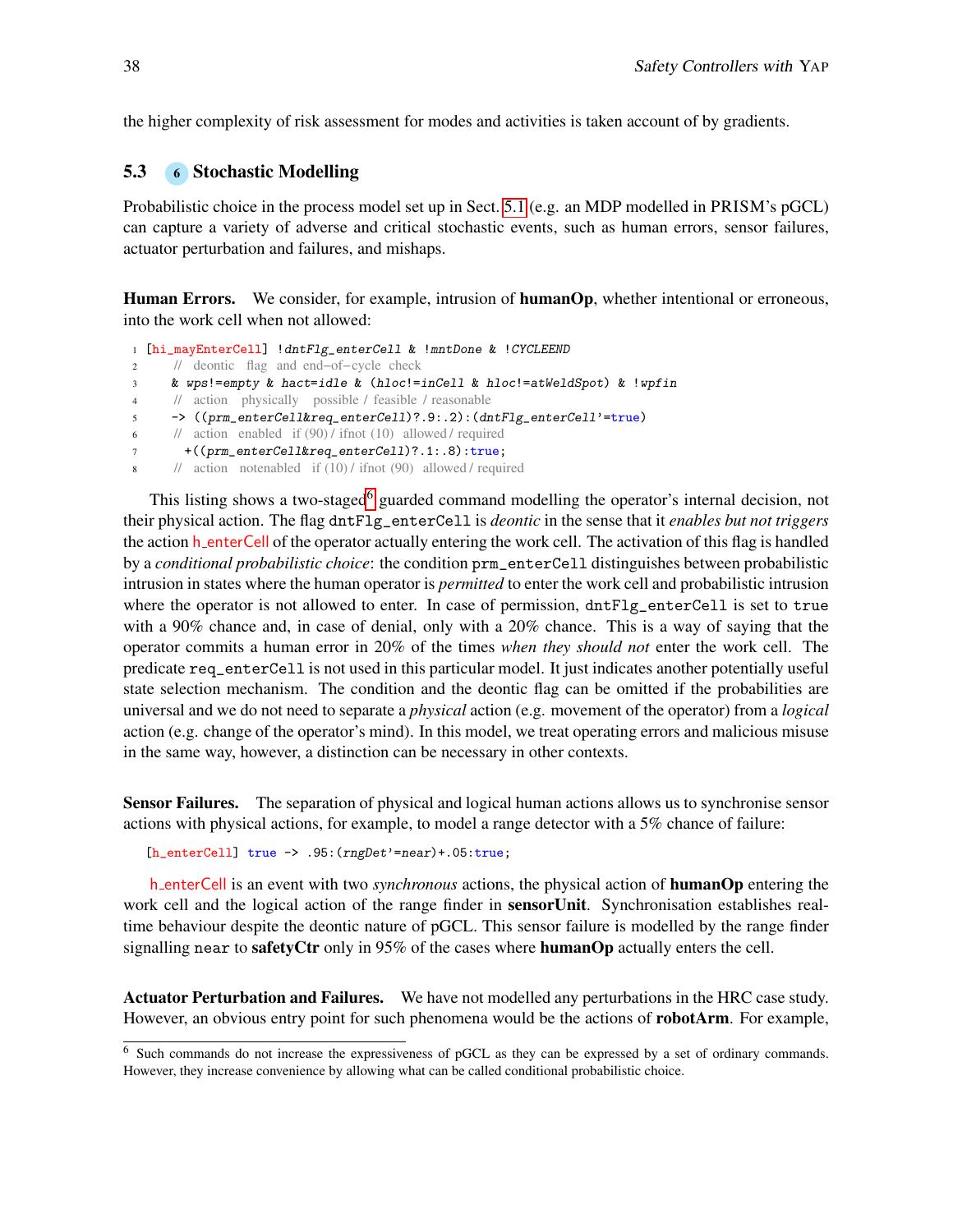the action r grabLeftWorkpiece could be extended by a probabilistic update modelling the fact that grabbing a work piece fails in a certain fraction of trials with a work piece not in the grabber and/or still in the work piece support, or whatever outcome seems realistic.

**Mishaps after Critical Events.** Based on conditional probabilistic choice, similar to human error modelling, we use probabilities to capture the fact that from activated critical events and certain actions, a transition into a mishap state is possible. Consider the example:

 HC desc "(H)uman (C)lose to active welder and robot working" 2  $\cdots$ **mis="h\_exitCell"** // mishap possibly initiated by the action h\_exitCell prob=0.05 // probability of mishap is 5 percent if unrecognised OR active and not mitigated sev=5; // severity of the mishap is of class 5

The parameter prop=0.05 defines the probability of a mishap from the action  $h$ -exitCell in case of an activated HC to be 5%. The parameter sev=5 associates the impact from such a mishap to the exemplary impact class 5, which can, for example, mean "high". In other words, if humanOp wants to perform the action h exitCell if the factor HC is active (i.e., *HC*) then, with a 5% chance, the outcome will be the mishap *HC*, a specimen of the MISHAP state. The resulting pGCL fragment generated by YAP:

```
1 [h_exitCell] true ->
2 ((!HCp=mis & (CE_HC | RCE_HC))?0.05:0):(HCp'=mis)
3 +((!HCp=mis & (CE_HC | RCE_HC))?0.95:1):true;
4 [h_placeWorkpieceLeft] true ->
5 ((!HRWp=mis & (CE_HRW | RCE_HRW))?0.01:0):(HRWp'=mis)
6 + ((!HRWp = mis \& (CE_HRW | RCE_HRW)?0.99:1):true;
```
*HC* can, for instance, be a welding spark injuring the operator, or the **robotArm** hitting them, both encoded in a corresponding risk/severity reward generated by YAP:

 $[h\_exitCell]$  (! $HCp = mis \& (CE\_HC | RCE\_HC)$ ) : 5.0;

One downside of this way of reward modelling in PRISM is that the reward is paid independent of the outcome of h\_exitCell. A solution not chosen here would be to introduce an intermediate state with the disadvantage of doubling the state space each time such a construction is chosen.

#### 5.4 Mitigation Modelling with YAP

<span id="page-8-0"></span><sup>7</sup> Factor-based Mitigation Modelling. The basic factor model allows mitigation in one (direct) or two stages (indirect). For controller synthesis, we focus on the two-staged approach, which suggests the specification of modes for detection, mitigation, and resumption.[7](#page-0-1) For example, the modes for the factor HRW are referred to from its specification:

```
1 HRW desc "(H)uman arm and (R)obot on shared (W)orkbench" ...
```
- <sup>2</sup> guard "hACT\_WORKING & rloc=sharedTbl & hloc=sharedTbl"
- <sup>3</sup> detectedBy (SHARE.HRWdet)
- <sup>4</sup> mitigatedBy (PREVENT.HRWmit)
- <sup>5</sup> resumedBy (.HRWres) ...

and detailed in the Application fragment:

```
1 mode HRWdet
2 guard "hACT_WORKING & rloc=sharedTbl & lgtBar=true"
3 embodiedBy cellObSys;
```
 $7$  We omit alleviation modes for the sake of simplicity of this guide.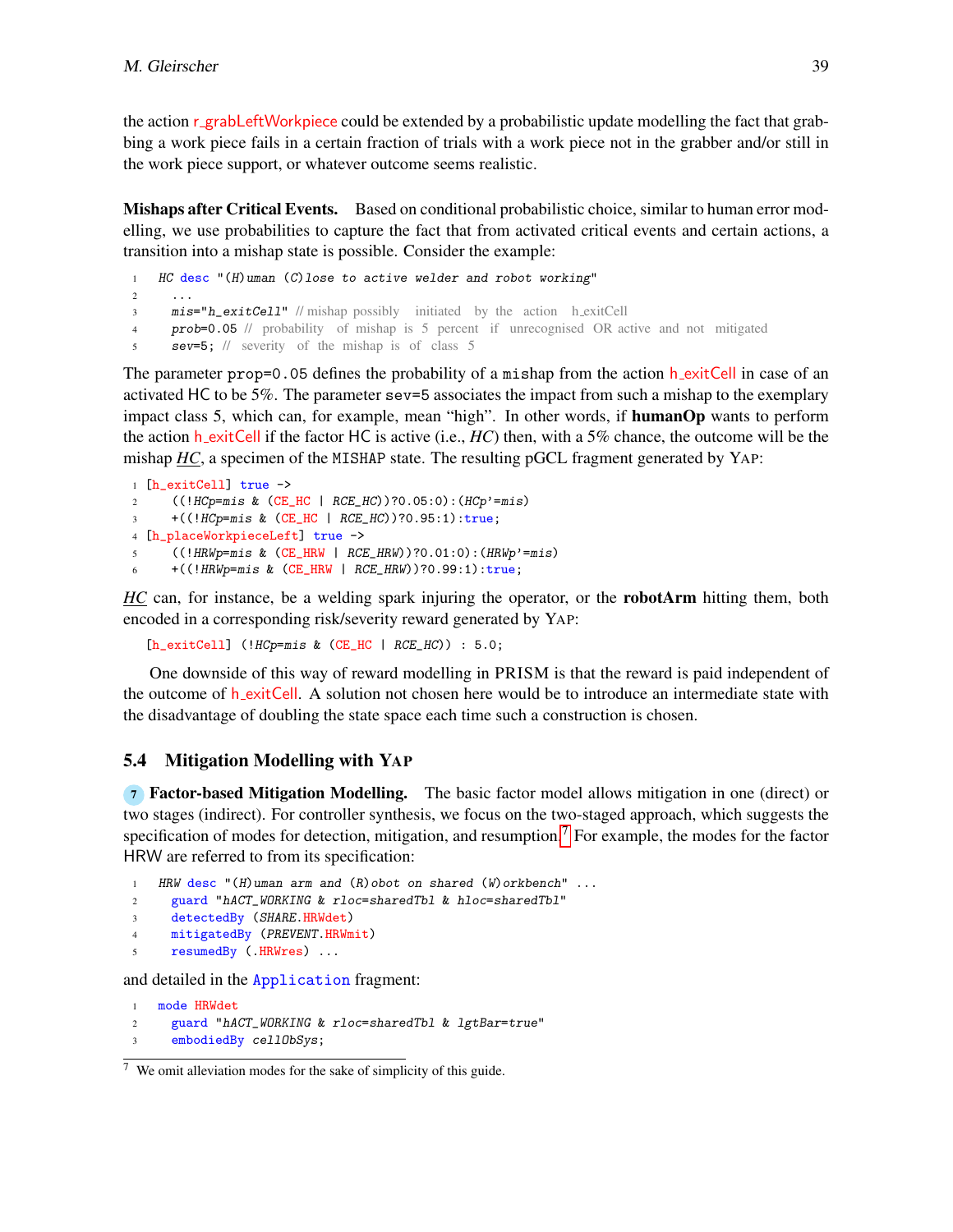```
4 mode HRWmit desc "safety-rated monitored stop"
5 update "(notif_leaveWrkb'=true)" // safety function on
6 target (safmod=srmst) // safety mode on
7 embodiedBy robotArm
8 disruption=5 nuisance=1 effort=0.5;
9 mode HRWres
10 guard "hloc!=sharedTbl" // checking for hazard removal
11 update "(notif_leaveWrkb'=false)" // safety function off
```

```
12 target (safmod=normal); // safety mode off
```
Detection, mitigation, and resumption modes make use of the process model. For example, HRWdet uses the formula hACT\_WORKING (explained below) and the module variables rloc and hloc (the locations of the robot arm and the operator) in an embedded guard expression. update in HRWmit specifies the assignment of true to the module variable notif\_leaveWrkb to notify the operator to leave the workbench. Being a generic form of update, target specifies mode switching preferences that, when unsafe, will be overridden by YAP using the gradient matrices (Listing [4\)](#page-6-2).

For example, HRWmit switches to the mode "safety-rated monitored stop" (smrst) and HRWres back to the normal mode. However, safetyCtr would only switch to the normal mode if this is acceptable in the risk state to be reached. Hence, each of these modes will be enhanced by information about activities and risk states and translated into one or more guarded commands for being integrated into the process model. Note that there are also *embodiment* references to the items robotArm and cellObSys, the latter being the overall sensor system of the work cell.

Connecting the YAP and PRISM Models. It is convenient to reuse formulas in several places. For this purpose, YAP allows their definition in the Application sections of the YAP model:

```
1 Application cobot {
2 hACT_WORKING = "(ract=exchWrkp | ract=welding | wact=welding) & safmod=normal";
3 \cdot \cdot \cdot4 hST_HOinSGA = "hloc=inCell | hloc=atWeldSpot";
5 hFINAL_CUSTOM = "wpfin & wps=empty & !reffocc & mntDone"; ... }
```
For example, the predicate hACT\_WORKING includes activities where actors are effectively working. hST\_HOinSGA is a shortcut specifying states where the operator is in the safeguarded area. hFINAL\_-CUSTOM refines CYCLEEND (Sect. [5.1\)](#page-3-0), the termination of a process cycle, in our example, the end of a manufacturing cycle in the work cell. This predicate is used in the reduction of cyclic end components in order for optimal MDP policy search algorithms to work correctly [\[15\]](#page-15-6).

<span id="page-9-0"></span><sup>8</sup> Adding Mitigation Alternatives. Factor specifications allow one to provide several mitigation and resumption options and characterise their properties using *risk and performance* parameters. For example, the factor HS (Human in Safeguarded area while robot working or welding) refers to three mitigation options in its mitigatedBy directive:

```
1 HS desc "(H)uman in (S)afeguarded area while robot working or welding"
```

```
2 guard "hACT_WORKING & (hloc=inCell | hloc=atWeldSpot)"
```

```
3 detectedBy (SHARE.HSdet)
```

```
4 mitigatedBy (.ssmon,.srmst,.stopped)
```

```
5 resumedBy (.HSres)
```
We model the options ssmon, srmst, and stopped in more detail in Listing [5.](#page-10-3)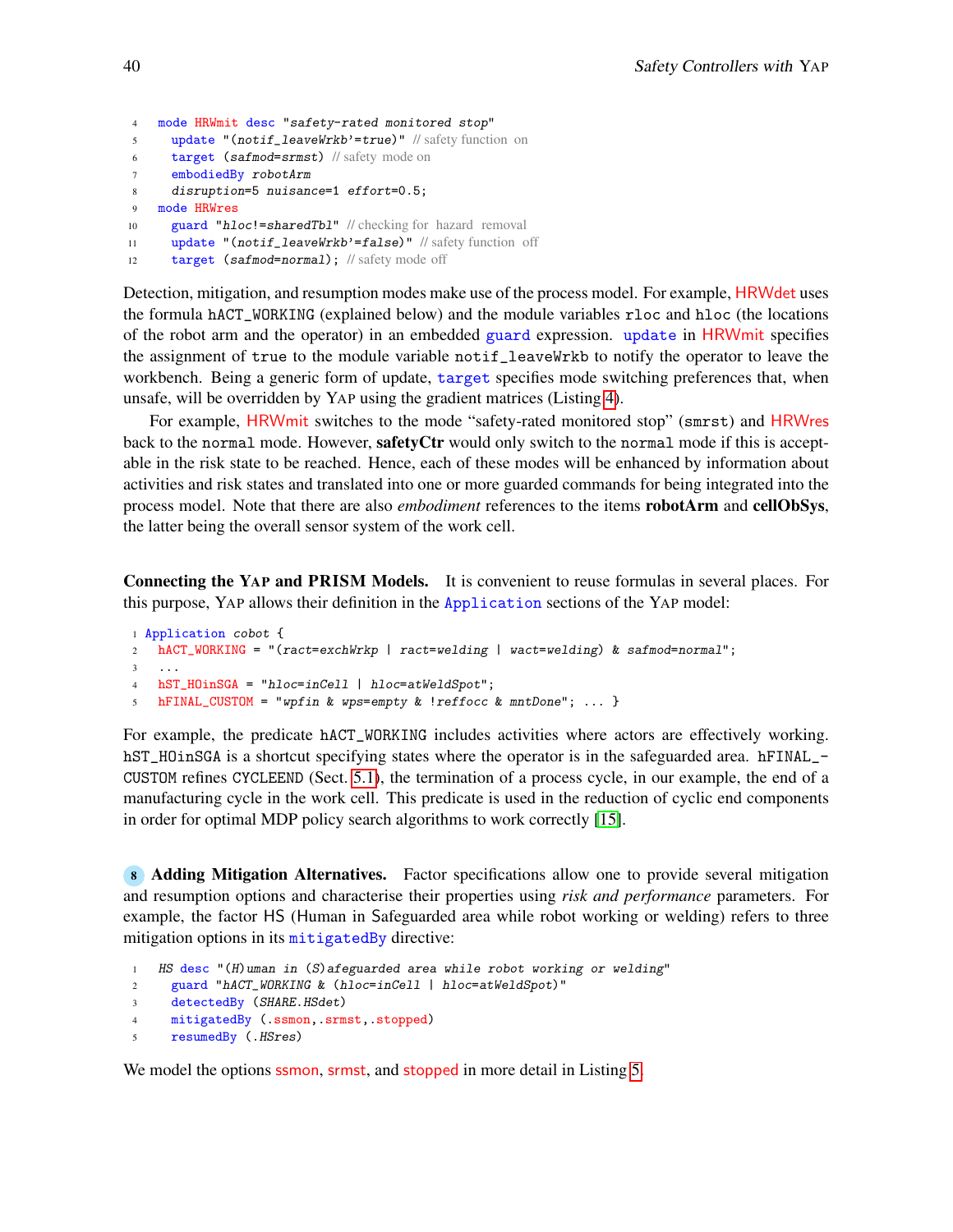|                          | Listing 5: All modes including for the factor HS | 8 <sup>8</sup> | desc "safety/rated monitored stop"           |
|--------------------------|--------------------------------------------------|----------------|----------------------------------------------|
| three mitigation options |                                                  | 9              | target (safmod=srmst)                        |
|                          | mode HSdet desc "range detector"                 |                | disruption=5 nuisance=9 effort=5;            |
|                          | guard "hACT_WORKING & (rngDet=near               | 11             | mode stopped                                 |
|                          | $rngDet = close)$ ";                             | 12             | desc "protective emergency stop"             |
|                          | mode ssmon                                       | 13             | target (safmod=stopped)                      |
|                          | desc "speed/separation monitoring"               | 14             | disruption=2 nuisance=6 effort=3;            |
|                          | target (safmod=ssmon)                            | 15             | mode HSres                                   |
| 6                        | disruption=9 nuisance=9 effort=8;                | 16             | guard "!hST_HOinSGA" // check hazard removal |
|                          |                                                  | 17             | target (safmod=normal);                      |
|                          | mode srmst                                       |                |                                              |

<span id="page-10-3"></span>Listing 5: All modes including for the factor HS

<span id="page-10-4"></span>Table 1: Placeholders recognised by YAP and to be inserted into the process model for substitution

| <b>Placeholder</b>                | <b>Description</b>                                       |
|-----------------------------------|----------------------------------------------------------|
| <%YAP#TYPES>                      | Inject global type declarations                          |
| <%YAP#PREDICATES>                 | Inject global definitions                                |
| <%YAP#CONTROLLER>                 | Inject controller module                                 |
| <%YAP#REWARDS>                    | Inject reward structures                                 |
| $\langle$ %YAP#MODULEHOOK $(m)$ > | Add data and command definitions to application module m |

### <span id="page-10-0"></span>5.5 Verified Controller Synthesis

<span id="page-10-1"></span><sup>9</sup> Action-based Performance Modelling. Along with the three mitigation options specified in Listing [5,](#page-10-3) we provide estimates for their *disruption* of the manufacturing process, for their *nuisance* of operators, and for the *effort* required for their execution. In addition, for each action in the process model (Sect. [5.1\)](#page-3-0), one can provide a *guard* and several columns of optimisation parameters (e.g. prod, eff\_process\_time, risk\_HC). Each such column is converted into an action reward structure.

```
1 Weights rewards {
2 guard prod eff_process_time;
3 // robotArm
4 r_moveToWelder: "" "h" "2*macro";
5 ...
6 // welder
7 rw\_weldStep: "" "h" "3*macro";
                                         8 rw_leaveWelder: "" "h" "macro";
                                         9 // humanOp
                                         10 h\_start: "" 1" "macro";
                                         11 ...
                                         12 h_enterCell: "" "none" "none";
                                         13 h_exitCell: "notif=leaveArea""none""none";
                                         14 }
```
Moreover, as shown in these two examples, one can also use parameters defined elsewhere (e.g. macro, h, none) instead of using literal numbers in place. One may provide several weights structures across the activity model. However, they will all be merged into one central "database" containing all columns found in the given structures.

<span id="page-10-2"></span><sup>10</sup> Design Space Generation. The process model has to be instrumented with *placeholders* to be substituted with model fragments generated by YAP. Such placeholders take the form <%YAP#*X*> where *X* is the placeholder name.<sup>[8](#page-0-1)</sup> Table [1](#page-10-4) lists placeholders currently supported by YAP.

The output of YAP, for this use case, is an MDP, with its non-deterministic choice representing the decision space of all actors in the work cell. We call the decision space of the safety controller—as one

<sup>&</sup>lt;sup>8</sup> The placeholders will need to be commented in order to not interfere with the semantics of the process modelling language (cf. Javadoc in Java). In PRISM, we therefore use //<%YAP#*X*>.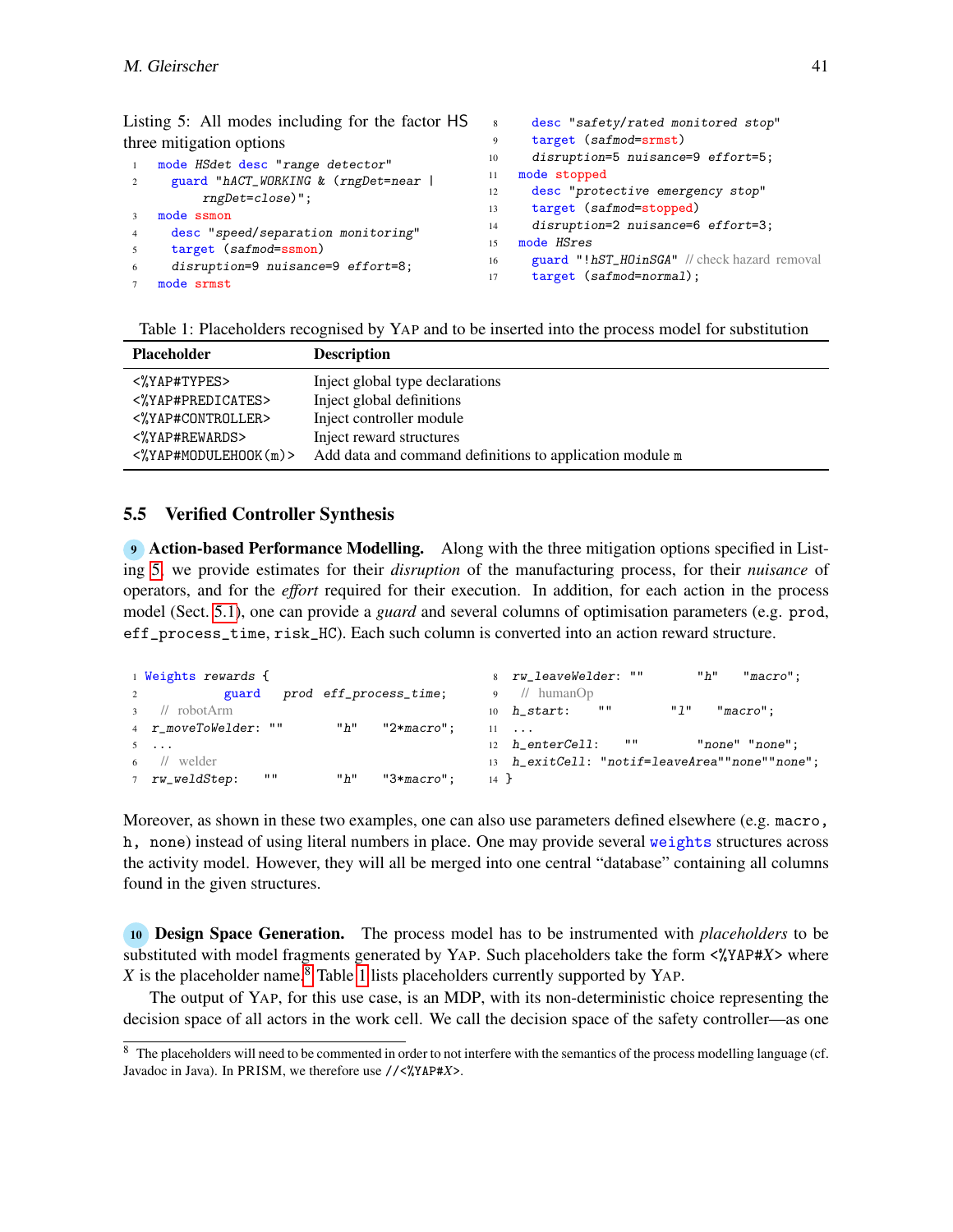of these actors—the *design space*. This design space and the decision space of the other actors are used for optimal controller synthesis.

With the model constructed according to the steps  $\overline{1}$  to  $\overline{9}$  in Figure [1,](#page-2-0) we use YAP to generate and inject the controller into the *process model* (Sect. [5.1\)](#page-3-0):

```
yapp -m model.yap -t target-template.xyz -o output/model.xyz \
     -f prism -d multi-event-concurrent --synthesise controller
```
With the output format switch  $-f$  prism, YAP creates three artefacts in this step:

- 1. An MDP in PRISM's pGCL used as the *design space* for PRISM's search for an *optimal policy* a DTMC—representing the abstract controller (file model.prism).
- 2. A list of probabilistic computation tree logic (PCTL) properties to be verified of the design space by PRISM in step  $\boxed{11}$  (Sect. [5.5,](#page-11-0) file model.props).
- 3. A list of PCTL properties to be verified in step <sup>12</sup> (Sect. [5.5\)](#page-12-0) of any policy found by PRISM (file model\_pol.props).

The following pGCL fragment, generated by YAP, shows the design space for *switching into a safety mode* triggered if a particular hazard (e.g. HC, HRW, HS) has been detected:

```
1 [si_HCSrmstIdleVissafmod] !CYCLEEND & safmod=normal & HCp=act -> (safmod'=srmst);
```

```
2 [si_HCStOffAudsafmod] !CYCLEEND & safmod=normal & HCp=act -> (safmod'=stopped);
```
<sup>3</sup> [si\_HCStOffVissafmod] !CYCLEEND & safmod=normal & HCp=act -> (safmod'=stopped);

```
4 [si_HRWmitsafmod] !CYCLEEND & safmod=normal & HRWp=act -> (safmod'=srmst);
```

```
5 [si_srmstsafmod] !CYCLEEND & safmod=normal & HSp=act -> (safmod'=srmst);
```
The following pGCL fragment, generated by YAP, highlights the part of the controller design space allowing the controller to *switch off mode-specific safety functions* (lines 1-2) and *resume to a less restrictive safety mode* (lines 3-4):

- <sup>1</sup> [si\_HCres2fun] !CYCLEEND & HCp=mit & !CE\_HC & notif=leaveArea & !hST\_HOinSGA -> (notif'=ok);
- <sup>2</sup> [si\_HCresfun] !CYCLEEND & HCp=mit & !CE\_HC & notif=leaveArea & !hST\_HOinSGA -> (notif'=ok);
- <sup>3</sup> [si\_HRWressafmod] !CYCLEEND & safmod=normal & HCp=inact & HSp=act & WSp=inact & HWp=inact &
- RCp=inact & (RTp=mit | RTp=sfd) & HRWp=mit & hloc!=sharedTbl & (notif\_leaveWrkb=false)
- 4 ->  $(safmod='ssmon)$ & $(HRWp'=sfd)$ ;

<span id="page-11-0"></span><sup>11</sup> Design Space Verification and Optimal Controller Synthesis. In this example, we use PRISM for the verification of the MDP and the synthesis of an MDP policy. The use of PRISM and the processing of its output is out of scope of this paper and, therefore, not explained here. Particularly, the formulas presented below contain PCTL operators [\[14\]](#page-15-12) and other PRISM query language [\[21\]](#page-16-1) primitives that are assumed to be familiar to the YAP user interested in PRISM-based controller synthesis with YAP.

Synthesising Optimal Policies from an MDP. For optimal policy synthesis (here, the synthesis of DTMCs), we use the command

```
prism output/model.prism -pctl '<query>' -s \
     -exportadvmdp poloutdir/model-adv.tra \
     -exportstates poloutdir/model-adv.sta \
     -exportprodstates poloutdir/model-adv.pst \
     -exportlabels poloutdir/model-adv.lab .
```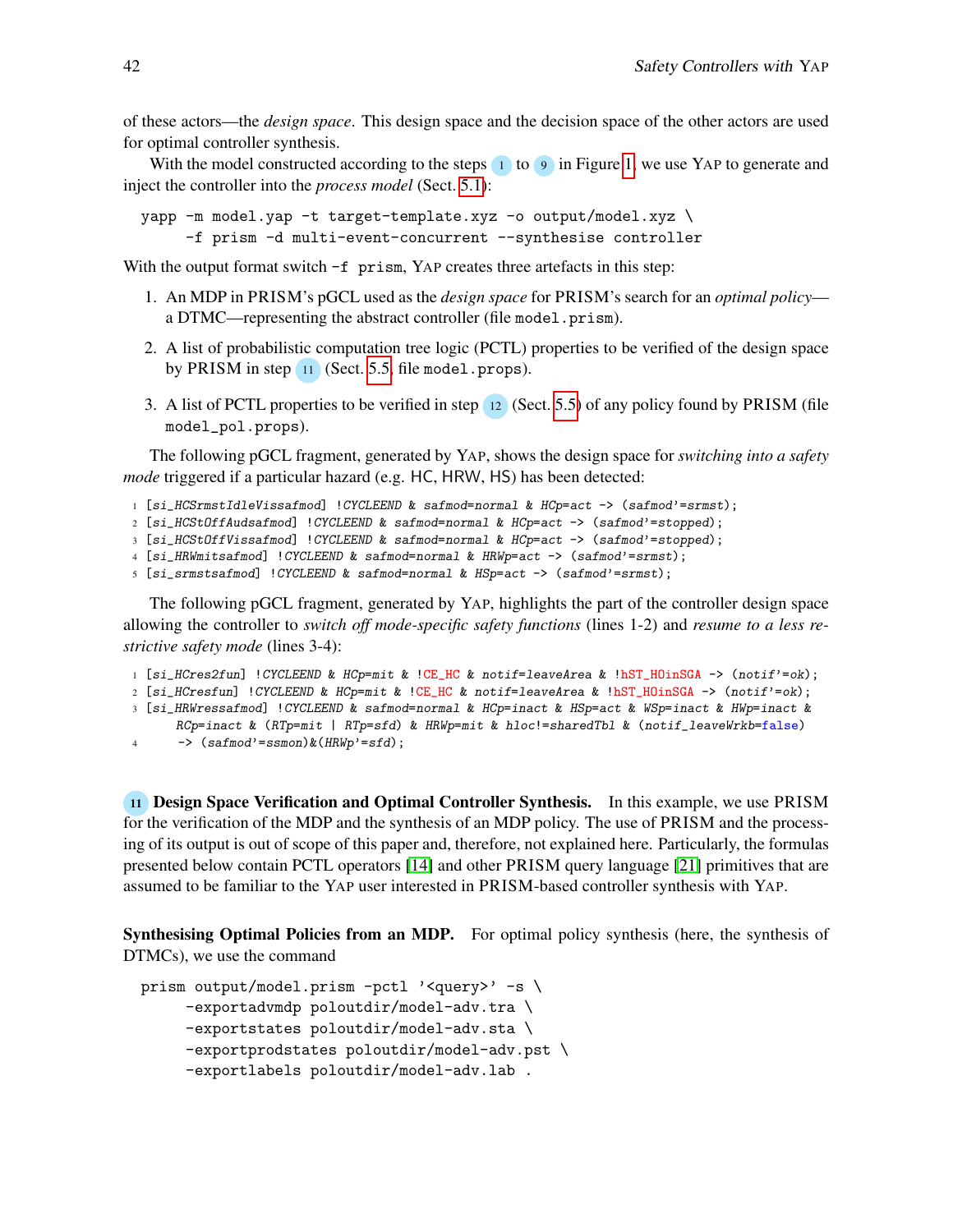| Formula          | <b>Description</b>                                                                            |
|------------------|-----------------------------------------------------------------------------------------------|
| E                | "detector" predicate for the critical event $E$                                               |
| $RCE\_E$         | "ground truth or reality" predicate for the critical event $E$                                |
| ANYOCC (OCE)     | <i>universal</i> detector predicate, true if <i>any</i> critical event is true                |
| ANYREC (RCE)     | universal ground truth counterpart of ANYOCC                                                  |
| ANY (CE)         | true if any CE has occurred whether or not detected                                           |
| ACCIDENT         | true if any factor f is in its mishap phase $f$                                               |
| MISHAP           | true if ACCIDENT or if any final factor (e.g. an incident) is activated (i.e., in phase $f$ ) |
| SAFE             | true of any state that is neither a CE nor a mishap                                           |
| FINAL (CYCLEEND) | true if hFINAL_CUSTOM (Sect. 5.4) is reached                                                  |

<span id="page-12-1"></span>Table 2: Formulas generated by YAP for custom property specification

PRISM will generate one or more policy files (with names and suffixes according to model-adv $[1-n]$ . pst,sta,tra,lab) from the file output/model.prism and compliant with the optimisation query <query>, for example,

multi(R{"effort"}max=? [ C ], R{"nuisance"}max=? [ C ]) ,

and places these files in poloutdir/. This query searches for all policies that Pareto-maximise effort and nuisance (Rmax[C]) as explained in Sect. [5.5.](#page-10-0) PRISM enumerates such policies as a list of value pairs holding the results of the cost function defined by this query. Within PRISM's GUI, one can visualise these pairs as a Pareto front. We calculated a Pareto front for the present example in [\[6\]](#page-15-2).

To include the verification of safety properties at this stage in the procedure, we can use a combination of a single optimisation query and several constraints, for example,

```
multi(R{"prod"}max=? [ C ], R{"risk_sev"}<=s [ C ]) and
multi(R{'risk\_sev"} <=s [ C <=t ], P <=p [ F "ANY" ] ).
```
The first property maximises the productivity of the work cell (Rmax[C]) as long as the accumulative bound on action rewards (R<=s[C]) for risk\_sev stays below a user-defined level *s*. The second property combines a time-bounded version  $(C \le t)$  of the latter constraint with the probability-bounded reachability (P<=p[F]) of ANY of the modelled factors, for user-defined bounds *t* and *p*. Beyond ANY, YAP generates further shortcut formulas (into the file model.prism) that can be used in PCTL properties as shown above. These state formulas are listed in Table [2.](#page-12-1)

<span id="page-12-0"></span><sup>12</sup> Controller Verification: Checking the Generated Policies (DTMCs). As already mentioned in Sect. [4,](#page-1-1) the separation into the two verification steps 11 and 12 and the corresponding property lists is due to restrictions in the combinations of properties that can be checked by PRISM in one go. The policies are given in the form of DTMCs and can, thus, be further checked with the command

```
prism -importstates poloutdir/model-adv.sta \
      -importlabels poloutdir/model-adv.lab \
      -importtrans poloutdir/model-adv1.tra -dtmc \
      -pctl "<prop>" -gs >poloutdir/model-adv-checks.txt .
```
For example, for  $\langle$ prop> we applied

filter(avg, P=? [ !"ACCIDENT" W "SAFE" ], "ANYREC" & !"MISHAP")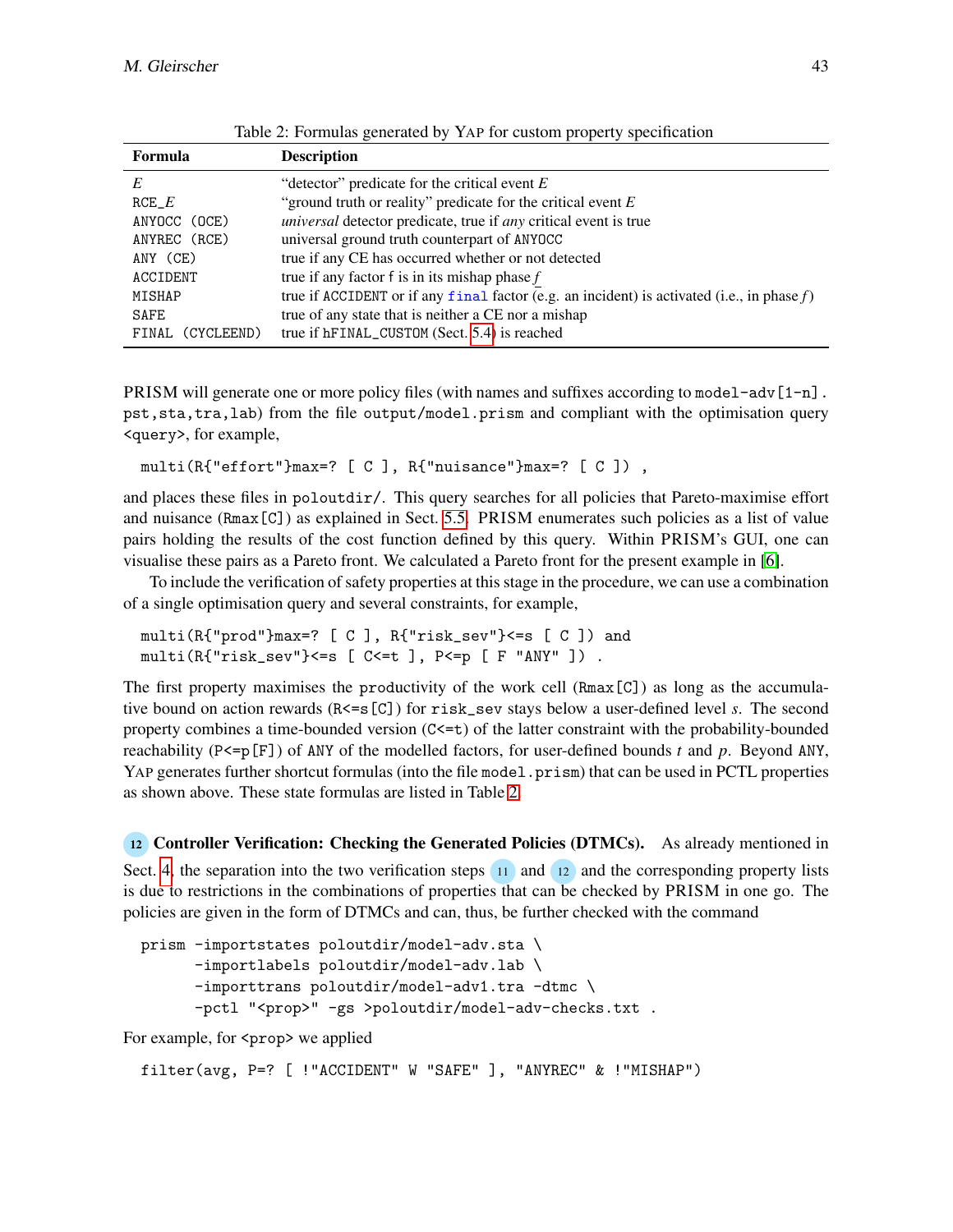to determine the average probability (filter( $avg, P=?$  [...], ...)) of accident freedom until reaching a safe state (!"ACCIDENT" W "SAFE") when starting from any reachable hazardous state ("ANYREC"  $\&$  !"MISHAP"). As already mentioned in Sect. [5.5,](#page-10-2) with the file model.props, YAP suggests a range of properties to be checked of a policy. See [\[6,](#page-15-2) Tab. III] for a selection of properties.

<span id="page-13-1"></span>Further Processing of the MDP and DTMC. The abstract controller consists of the list of states of the MDP respectively the DTMC, for example,

```
State:(... HRWp, notif_leaveWrkb, ...)
```

```
510: (... 1, false, ...)
```

```
511: (... 1, true, ...)
```
and all transitions describing the decisions (accordingly, with probabilistic outcomes), for example,

```
510 511 1 si_HRWmitfun
```
This transition, going from state 510 to 511 and labelled with the action si\_HRWmitfun, notifies the operator, with probability  $1<sup>9</sup>$  $1<sup>9</sup>$  $1<sup>9</sup>$  to leave the workbench in case of an activated factor HRW.

For visualisation and model debugging, the MDP can be converted into a dot file with

```
prism output/model.prism -exporttransdotstates rel.dot .
```
This file can be used with GraphViz tools such as dot.<sup>[10](#page-0-1)</sup> Based on GraphViz, YAP provides rudimentary facilities for the visualisation of the generated policy. Such a visualisation can be useful in the direct debugging of DTMCs with a state space of up to a size of around 1000 states.

# <span id="page-13-0"></span>6 Discussion and Outlook

From Abstract to Concrete Policies. The safety controller in its abstract form is represented by the calculated policy, a DTMC with state space  $\Sigma$  and action set *A*.  $\Sigma$  and *A* are results of combining the risk state space, generated by YAP from the factor set  $F$ , and the mitigation actions, filed in the YAP model, with the process model. Each state-based memory-less deterministic policy  $\pi$  can then be represented by a map  $\pi: \Sigma \to A$ . As shown before, the transition relation of the policy is provided by PRISM as a list of (*state*,*action*,*probability*,*state*)-tuples (cf. Sect. [5.5\)](#page-13-1). The safety controller, part of such a policy, is a list of transitions that, at the concrete level, would again be guarded commands of the form:

```
[controller action]
event
             process & risk state
             guard
                           \rightarrow mode & activity switch, safety function
                             update
```
PRISM's output can be used to translate this abstract policy representing the discrete-event controller into a concrete policy. This translation involves two essential steps:

- The translation of the abstract states into concrete guard conditions, and
- the translation of the updates into low-level procedures generating control inputs to the process.

Part of ongoing research is the corresponding refinement of this transition relation into an automaton that can run on, for example, an autonomous machine platform or the robot operating system<sup>[11](#page-0-1)</sup> (ROS). We will investigate how environments such as Isabelle/UTP [\[4\]](#page-15-13) and ROBOTOOL [\[20\]](#page-16-2) can be used to verify and deploy safety controllers derived with the help of YAP. Isabelle/UTP provides a generic framework for model verification and ROBOTOOL an environment for rigorous robotic software development.

<sup>&</sup>lt;sup>9</sup> The controller in this example is fully deterministic but, conceptually, we can also design randomised controllers with our approach.  $^{\rm 10}$  See <https://graphviz.org>.  $^{\rm 11}$  See <https://www.ros.org>.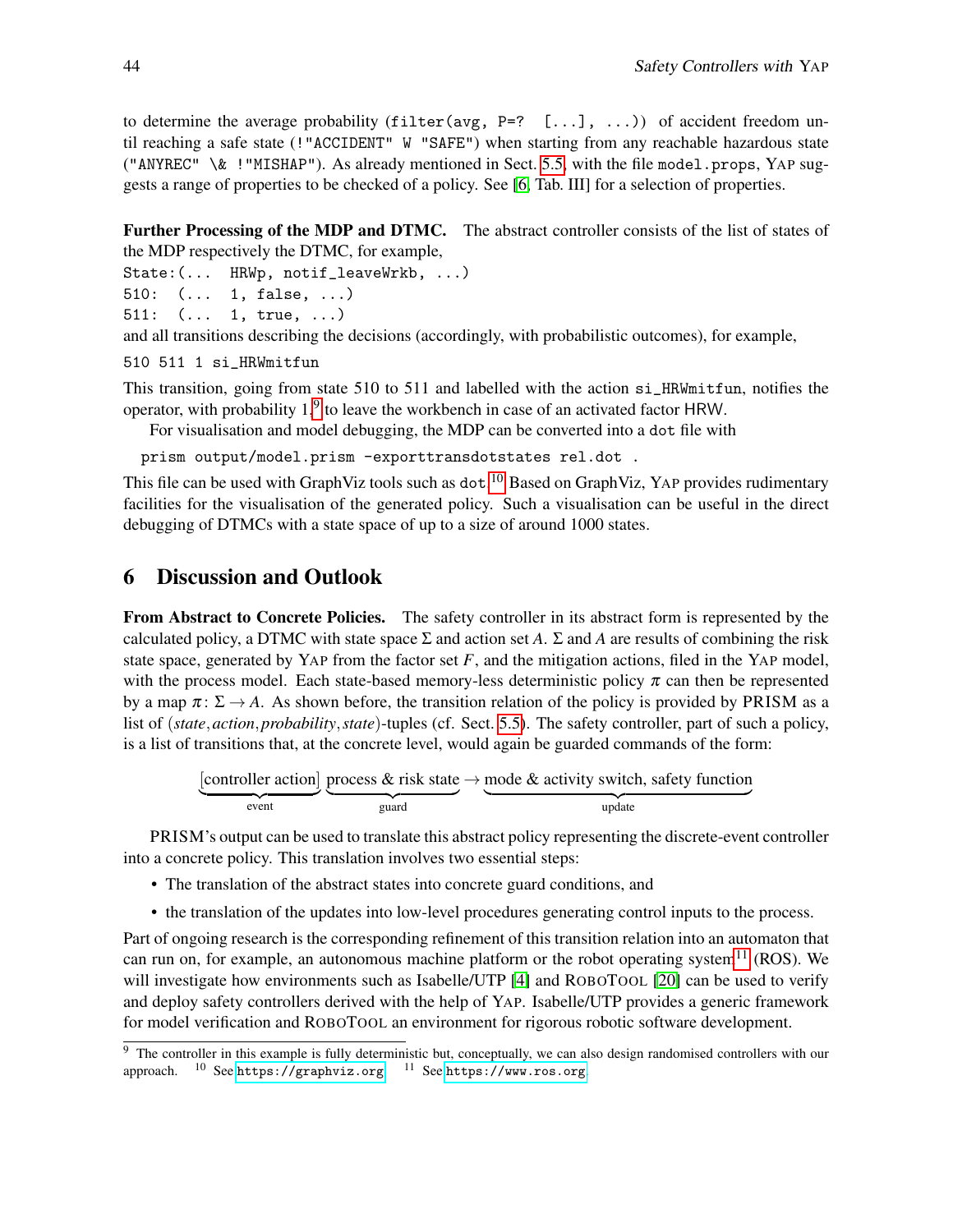Safety Properties and Safety Controller. A safety property states that "something will *not* happen" and, thus, is a property whose violation can be observed in finite time [\[16\]](#page-15-14). In many applications, "something" refers to a CE that cannot be avoided by a careful redesign of the process and, therefore, violations have to be accepted to a certain extent. A safety controller typically includes a safety monitor responsible for detecting such violations at run-time [\[17\]](#page-15-15) and an active component influencing the monitored process in a way that the safety property is established again. In other words, the "violation counter" is restored. In such applications, we therefore substitute the verification of the original safety property by

- a response property [\[19\]](#page-15-16) (formalising successful mitigation and resumption as a finite response to the detection of an endangerment) to be verified of the process integrated with the controller design space (cf.  $(11)$ ), and
- another safety property (cf. 12), formalising the absence of undesired consequences of the aforementioned violations) whose probability of being violated must not exceed a certain bound, by virtue of the safety controller when working correctly.

Re-Interpretation of Activity Graphs for Synthesis. We may want to allow several actors to concurrently carry out actions in any of the activities of the process. Therefore, it seems useful to associate a coloured Petri net (CPN) [\[12\]](#page-15-17) semantics to activity graphs (e.g. Figure [2\)](#page-5-1). CPNs offer a more flexible way of modelling concurrency compared to the parallel composition [\[8\]](#page-15-7) used in PRISM's pGCL. Specifically, in a CPN, the places could represent activities and the movable labels the actors. Then, a placement of these labels, that is, a marking, indicates the activities actors are performing at a point in time. A transition in a CPN can move any number of labels between the activities, meaning the actors involved in that transition concurrently finish their current activities and start new activities. However, a pGCL guarded command in PRISM can either move one label or as many labels as there are actors participating in a synchronous event. As a part of our future work, we will investigate how the explicit approach to concurrency in CPNs improves the usefulness and flexibility of the activity model.

# <span id="page-14-0"></span>7 Conclusions

This paper provides a hands-on and tool-focused guide to a novel approach to the design, verification, and synthesis of safety controllers from hazard analysis and risk assessment as previously published in [\[6\]](#page-15-2). We also discuss a range of modelling decisions (e.g. identifying parameters, decomposing behaviour, integrating probabilistic choice) to be made when devising such controllers. The proposed step-wise and tool-supported workflow aims at supporting verification engineers in transforming data from hazard analysis and risk assessment into a verifiable controller model and, thus, contributes to recent and practically relevant challenges (e.g. [\[1,](#page-15-18) Challenges OC1, OC2, and OC4]).

Among the next steps of technical research are the improvement of the synthesis facilities, the evaluation of alternatives to PRISM, and the development of an integration with robotic platforms (e.g. ROS, digital twin environments<sup>[12](#page-0-1)</sup>) and tools (e.g.  $ROBOLHART[20]$  $ROBOLHART[20]$ ) to automate controller deployment.

Acknowledgements. This research was funded by the Lloyd's Register Foundation under the Assuring Autonomy International Programme grant CSI:Cobot. I am greatly indebted to Radu Calinescu for many inspiring discussions and for encouraging me to implement some of the described YAP enhancements.

<sup>12</sup> See, e.g. <https://github.com/douthwja01/CSI-cobotics>.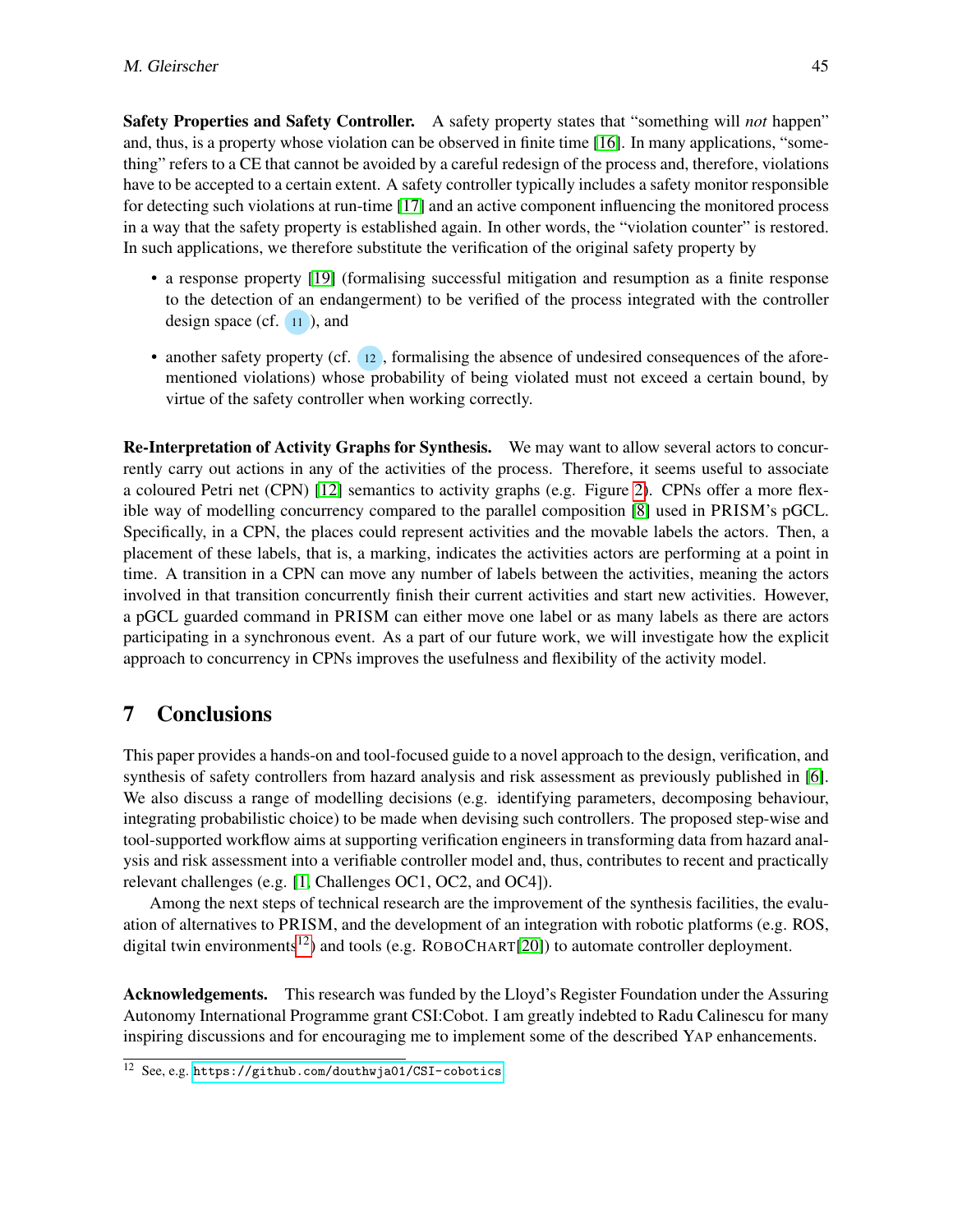## References

- <span id="page-15-18"></span>[1] Radu Calinescu, Javier Camara & Colin Paterson (2019): *Socio-Cyber-Physical Systems: Models, Opportunities, Open Challenges*. In: 5th ICSE Workshop on Software Engineering for Smart Cyber-Physical Systems (SEsCPS), IEEE/ACM, pp. 1–6, doi[:10.1109/sescps.2019.00008.](http://dx.doi.org/10.1109/sescps.2019.00008)
- <span id="page-15-4"></span>[2] Radu Calinescu, Danny Weyns, Simos Gerasimou, Muhammad Usman Iftikhar, Ibrahim Habli & Tim Kelly (2018): *Engineering Trustworthy Self-Adaptive Software with Dynamic Assurance Cases*. IEEE Transactions on Software Engineering 44(11), pp. 1039–1069, doi[:10.1109/tse.2017.2738640.](http://dx.doi.org/10.1109/tse.2017.2738640)
- <span id="page-15-11"></span>[3] Clifton A. Ericson (2015): *Hazard Analysis Techniques for System Safety*, 2 edition. Wiley.
- <span id="page-15-13"></span>[4] Simon Foster, Frank Zeyda & Jim Woodcock (2015): *Isabelle/UTP: A Mechanised Theory Engineering Framework*. In: UTP, Springer, pp. 21–41, doi[:10.1007/978-3-319-14806-9](http://dx.doi.org/10.1007/978-3-319-14806-9_2) 2.
- <span id="page-15-3"></span>[5] Mario Gleirscher (2020): YAP *Against Perils: Application Guide and User's Manual*. University of York and Technical University of Munich. Available at <http://gleirscher.de/yap/>.
- <span id="page-15-2"></span>[6] Mario Gleirscher & Radu Calinescu (2020): *Safety Controller Synthesis for Collaborative Robots*. In: Engineering of Complex Computer Systems, 25th International Conference (ICECCS), 28 - 31 October 2020, Singapore, pp. 1–12. Available at <https://arxiv.org/abs/2007.03340>. In press.
- <span id="page-15-5"></span>[7] Mario Gleirscher, Radu Calinescu & Jim Woodcock (2020): *Risk Structures: A Design Algebra for Risk-Aware Machines*. Working paper, Department of Computer Science, University of York, York, UK. Available at <https://arxiv.org/abs/1904.10386>.
- <span id="page-15-7"></span>[8] Charles A. R. Hoare (1985): *Communicating Sequential Processes*. Int. Series in Comp. Sci., Prentice-Hall. Available at <http://www.usingcsp.com>.
- <span id="page-15-1"></span>[9] IEC 61508 (2011): *Functional Safety of Electrical/Electronic/Programmable Electronic Safety-related Systems*. Standard, The 61508 Association. Available at <http://www.61508.org/>.
- <span id="page-15-8"></span>[10] IEC 61882 (2016): *Hazard and operability studies – Application guide*. Standard 61882, IEC. Available at <https://webstore.iec.ch/publication/24321>.
- <span id="page-15-0"></span>[11] ISO/TS 15066 (2016): *Robots and robotic devices – Collaborative robots*. Standard, Robotic Industries Association (RIA). Available at <https://www.iso.org/standard/62996.html>.
- <span id="page-15-17"></span>[12] Kurt Jensen & Lars M. Kristensen (2009): *Coloured Petri Nets*. Springer, Berlin Heidelberg, doi[:10.1007/b95112.](http://dx.doi.org/10.1007/b95112)
- <span id="page-15-10"></span>[13] John Knight (2012): *Fundamentals of Dependable Computing for Software Engineers*. Chapman and Hall/CRC, doi[:10.1201/b11667.](http://dx.doi.org/10.1201/b11667)
- <span id="page-15-12"></span>[14] Marta Kwiatkowska, Gethin Norman & David Parker (2007): *Stochastic Model Checking*. In M. Bernardo & J. Hillston, editors: Formal Methods for the Design of Computer, Communication and Software Systems: Performance Evaluation (SFM), LNCS 4486, Springer, pp. 220–70, doi[:10.1007/978-3-540-72522-0](http://dx.doi.org/10.1007/978-3-540-72522-0_6) 6.
- <span id="page-15-6"></span>[15] Marta Kwiatkowska, Gethin Norman & David Parker (2011): *PRISM 4.0: Verification of Probabilistic Realtime Systems*. In G. Gopalakrishnan & S. Qadeer, editors: 23rd International Conference on Computer Aided Verification (CAV), LNCS 6806, Springer, pp. 585–591, doi[:10.1007/978-3-642-22110-1](http://dx.doi.org/10.1007/978-3-642-22110-1_47) 47.
- <span id="page-15-14"></span>[16] Leslie Lamport (1977): *Proving the Correctness of Multiprocess Programs*. IEEE Trans. Software Eng. 3(2), pp. 125–43, doi[:10.1109/TSE.1977.229904.](http://dx.doi.org/10.1109/TSE.1977.229904)
- <span id="page-15-15"></span>[17] Martin Leucker & Christian Schallhart (2009): *A brief account of runtime verification*. Journal of Logic and Algebraic Programming 78(5), pp. 293–303, doi[:10.1016/j.jlap.2008.08.004.](http://dx.doi.org/10.1016/j.jlap.2008.08.004)
- <span id="page-15-9"></span>[18] Nancy G. Leveson (2012): *Engineering a Safer World: Systems Thinking Applied to Safety*. Engineering Systems, MIT Press, Cambridge, Mass., doi[:10.7551/mitpress/8179.001.0001.](http://dx.doi.org/10.7551/mitpress/8179.001.0001)
- <span id="page-15-16"></span>[19] Zohar Manna & Amir Pnueli (1995): *Temporal Verification of Reactive Systems: Safety*. Springer, doi[:10.1007/978-1-4612-4222-2.](http://dx.doi.org/10.1007/978-1-4612-4222-2)